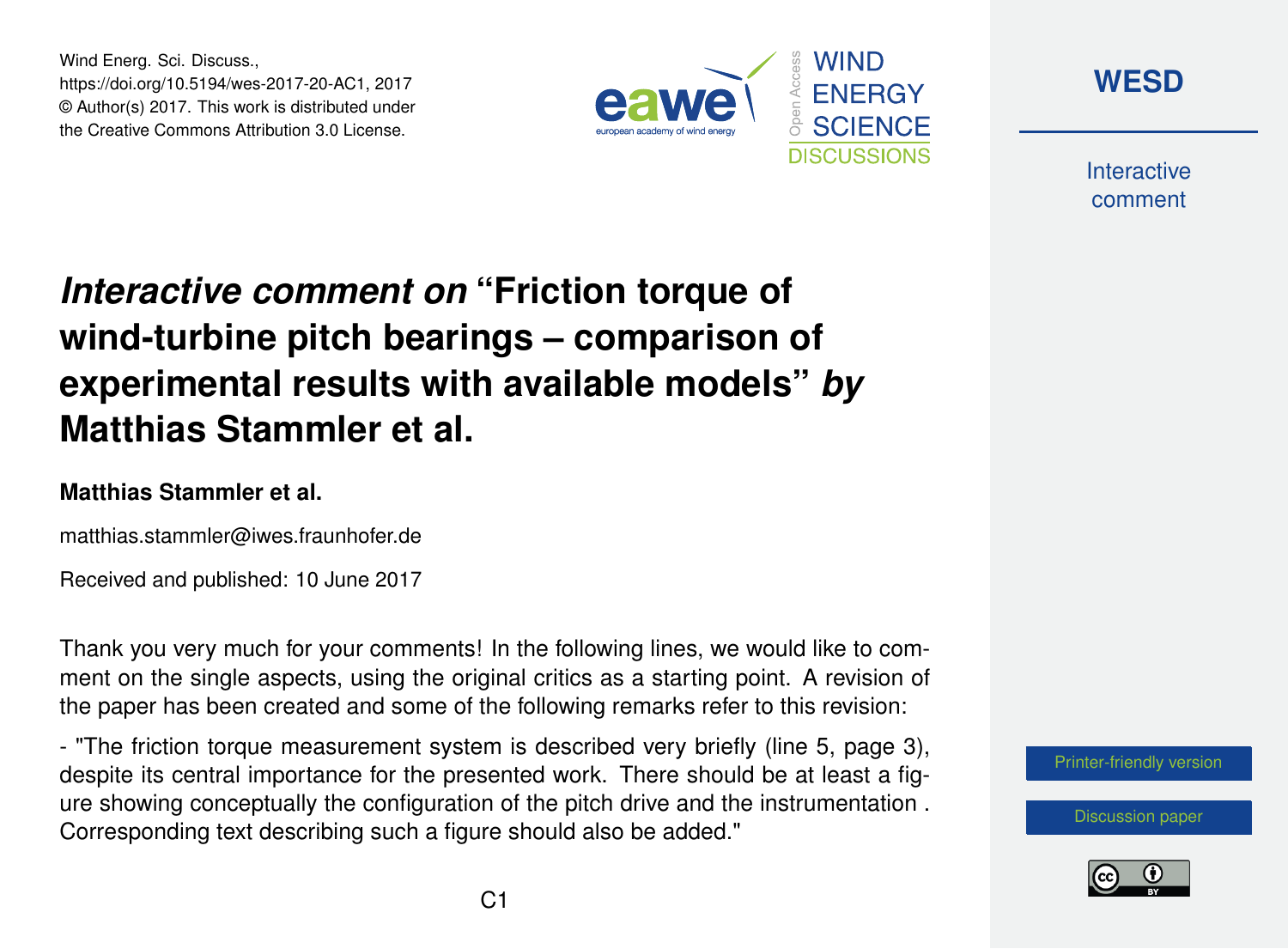Measurement of shaft torques is a standard procedure in many industries, as such we did not deem it worthwile to get into detail here. Nevertheless, we added some additional information about the telemetry system on page 5.

- "Too little information regarding the application of the different friction models is given, in order to support the conclusion that all considered models are insufficient. The information given from line 10 on page 11 to the end of page 13 should be more thorough and be presented more systematically."

We have reordered the information in the following way: At first, the adaptions of empirical values are described. Second, the results oft he single models are explained. We think this is more systematically than before, thanks for the remark. We also added some further explanations on single aspects oft he results.

- "It is also unclear how the roller element loads extracted from the FE model are used here. An example of a corresponding FE result would help here."

The FE consists in the load sharing of the individual rolling elements. Such calculations have been described in the literature and respective references have been added on page 4. The rolling elements load are used to calculate the overall load used for some of the models or for some of the calculations necessary for the Wang model.

- "Normalizing with respect to the average torque measured at the maximum load, limits the scientific value of the presented data significantly. Since the measurements appear to be the main contribution of the model, either the absolute values should be provided, or data normalized with respect to a well defined quantity."

We did not normalize against average values, but against the highest measured value. A clarification has been added on page 11.

- "The term movement is in general too broad for a scientific text. In many places of the text the term can be replaced with more specific ones such as rotation and shearing."

Indeed, rotation is a more suitable expression in many of the cases. This has been

**Interactive** comment

[Printer-friendly version](http://www.wind-energ-sci-discuss.net/wes-2017-20/wes-2017-20-AC1-print.pdf)

[Discussion paper](http://www.wind-energ-sci-discuss.net/wes-2017-20)